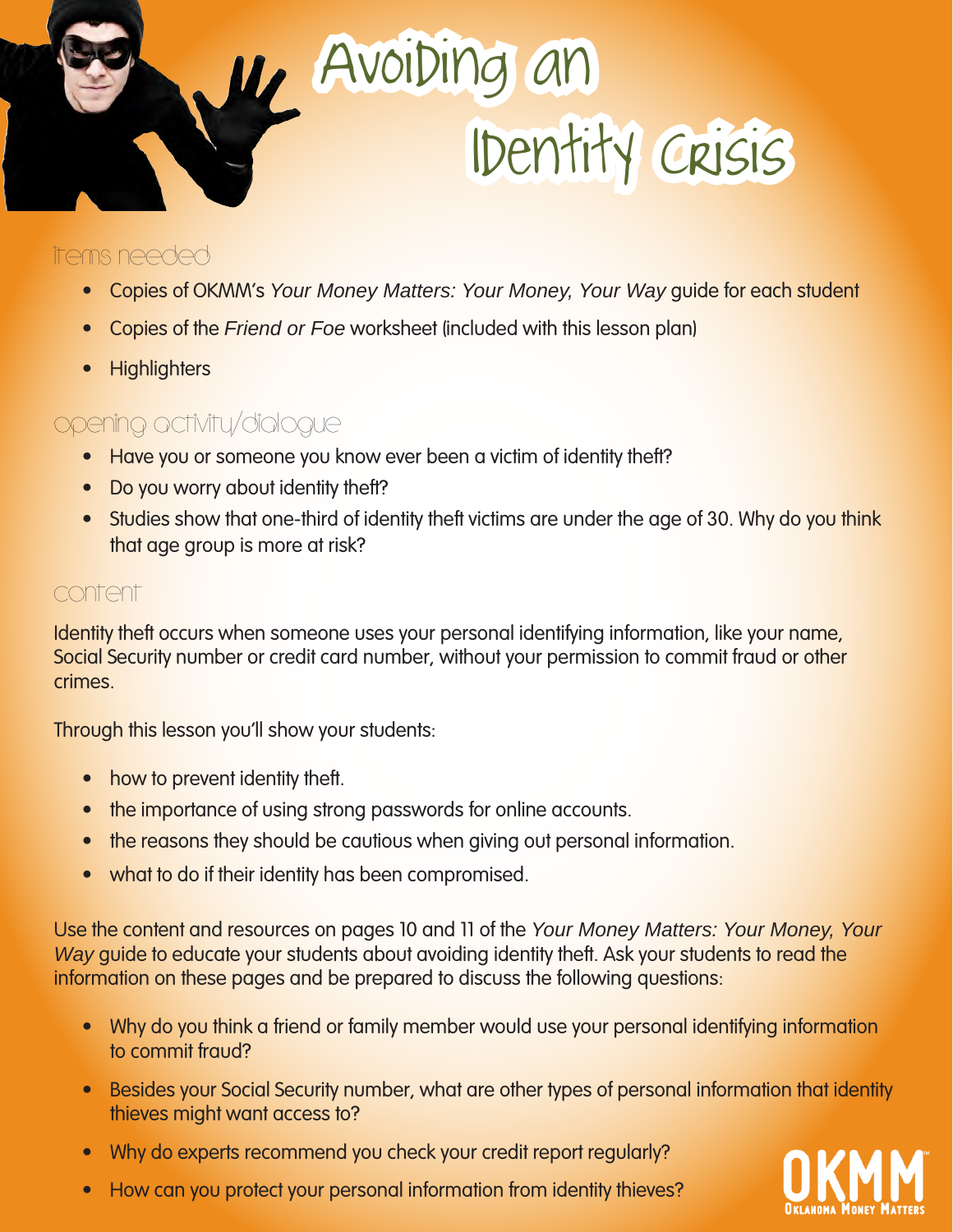• Why should you be cautious when sharing personal information on social media sites like Facebook and Twitter? How could an identity thief use this information?

#### Application

Now that your students have a basic understanding of identity theft, use the *Friend or Foe?*  worksheet to help them better understand how information posted on social networking sites can be used by identity thieves. This exercise isn't intended to discourage them from using these sites; the purpose is to help them think carefully about the information they willingly share with friends and anyone else who's viewing their profile.

Encourage them to work in groups of two or more and highlight keywords or information that an identity thief could use fraudulently.

#### activity answers

Your students may have highlighted the following words:

- Name: Of course, you can't avoid using your name; however, students can avoid using middle initials that might make gathering information easier for an identity thief.
- Birthday: Encourage students to only use the month and day, not the year. However, bear in mind that a savvy thief could guess the year you were born.
- Hometown: Many banks and credit card companies use security questions that may include the name of the high school you attended or where you were born.
- Graduation date: Many online accounts ask your school name or graduation date as a security feature to gain access to account information.
- Phone number: If you post that you're going out of town and your phone number is listed on your profile, internet savvy identity thieves can use it to look up your address and possibly visit your home or mailbox, stealing property or personal information.
- Family members: Many financial institutions use your mother's maiden name as an added security feature.

Again, remind your students that this exercise isn't meant to scare them away from social media. They just need to be aware of the information they're making public and how it can be used to gain access to their personal finances.

To request classroom copies of Oklahoma Money Matters' *Your Money Matters: Your Money, Your Way* guide, call 800.970.OKMM or email OklahomaMoneyMatters@ocap.org. To learn more about OKMM, visit our website, OklahomaMoneyMatters.org

**ANSO** OKMM

YOUR MONEY MATTERS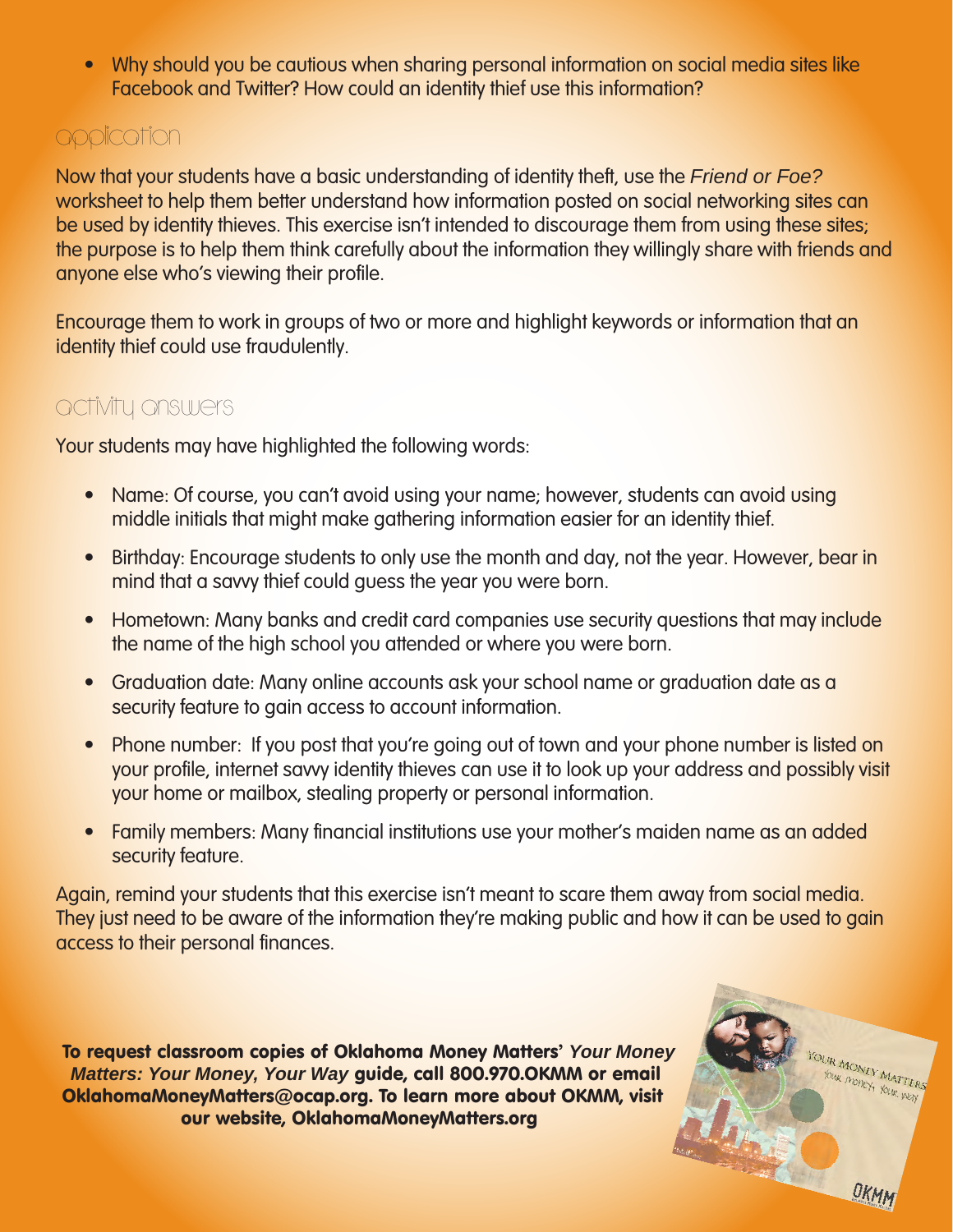

## Friend or Foe? Identity Theft Activity

Social networking sites offer great ways to share pictures and news with your friends and family, but they're also great places for identity thieves to find personal information and steal your identity. Many times identity thieves aren't strangers; they have relationships with their victims! It's silly to completely avoid the use of social media for fear of becoming an identity theft victim, but it's a good idea to take precautions to make sure you aren't over-sharing personal information.

Review the following screenshots - based on an actual Facebook profile - and highlight words, sentences or phrases you think could be used to help an identity thief gain access to Nikki Green's sensitive information.